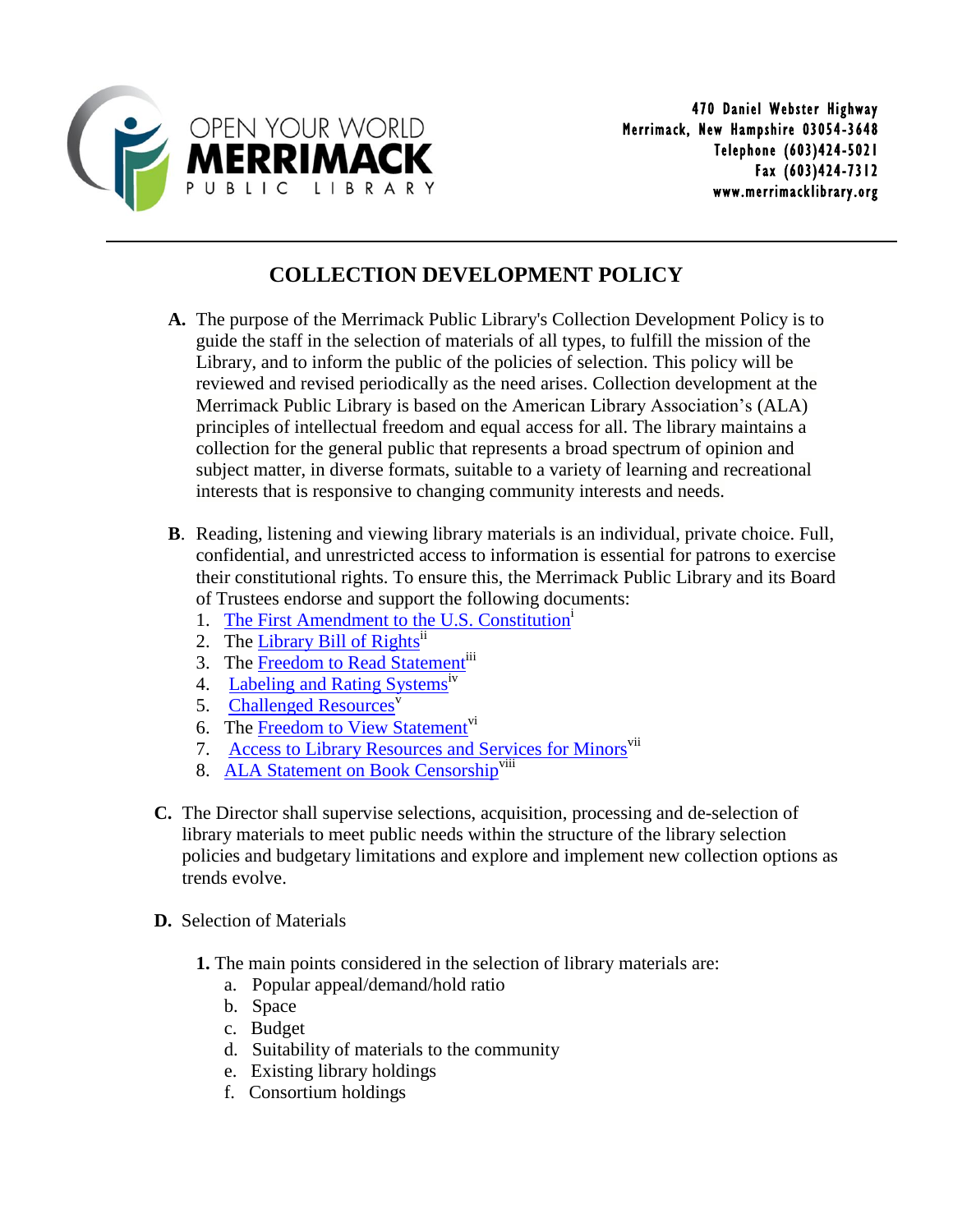- g. Individual merit of each item
- **2**. Materials selected may include works of a recognized creator within the limits of their specific field regardless of their moral or political views; works of current or potentially historic significance regardless of political or social variance; materials in fields that represent a principle or idea which has not been completely accepted or developed; whenever possible both sides of a question are explored.
- **3.** Works which are obviously and exclusively created for pornographic or sensational purposes will not be selected. Objectionable language and vivid descriptions of sex and violence when dealt with realistically within the context of a work will not be criteria for rejecting the title.
- **4**. The responsibility for children's choices in reading material rests with the parents and legal guardians. The Library does not intrude on that relationship. Library material selection will not be determined by the possibility that controversial materials may come into the possession of children.
- **5.** Material is judged on the basis of the work as a whole, not by a part taken out of context.
- **6.** Judgment in book selection will be based on current reviews and professional library and literary opinion as shown in journals, standard bibliographies, and other publications.
- **7.** The lack of a review or an unfavorable review shall not be the sole reason for rejecting a title which is in demand. Consideration is, therefore, given to requests of library patrons and books discussed on public media.
- **8.** Material donations will be accepted in accordance with the Library's current Gifts and Memorials Policy.
- **E.** The New Hampshire collection is a non-circulating, restricted access collection that is housed in the Lowell Room, with oversized materials housed in the Director's office. The Library endeavors to collect all town histories for Hillsborough County, state and local governmental information and reports, and other materials important to the study of New Hampshire and Merrimack history.
- **F**. Maintaining the Collection
	- 1. Replacements and Repairs: Materials are purchased as budget allows.
	- 2. De-selection: In order to maintain a collection that is current, reliable, in good repair, easy to use, and appealing, materials are withdrawn on a continuing basis. Collections should change over time to reflect changes in the community and the library's goals. Materials will be de-selected when they are judged to be dated,